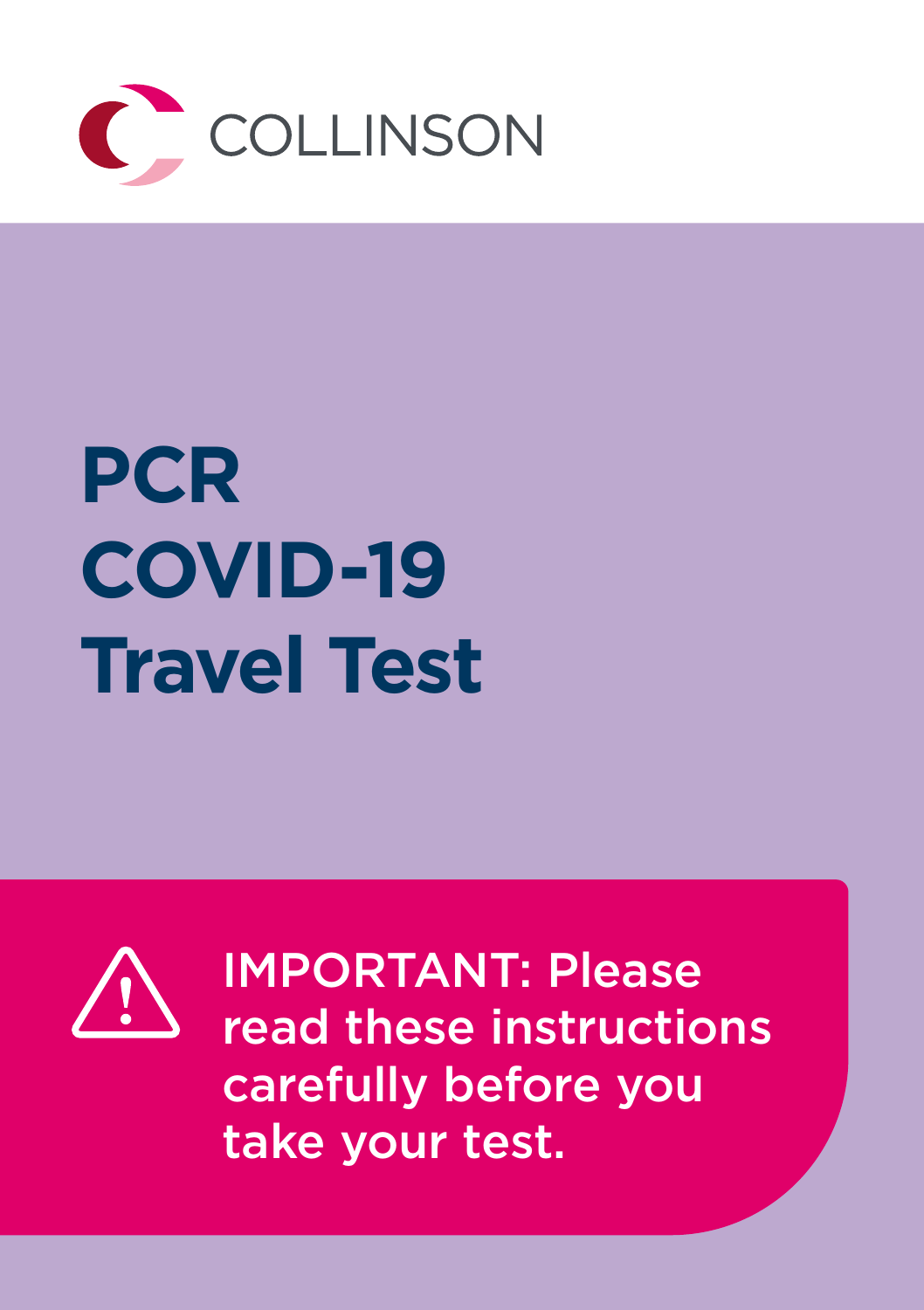# **This kit contains a PCR COVID-19 Travel Test**

This user guide takes you through the testing process and what you'll need to do to get your results.

There is a separate instruction leaflet in the kit to tell you how to register and take your travel test.

If you have any questions, get in touch with the Collinson support team at:

### **consumersupport.collinsonassistance.com**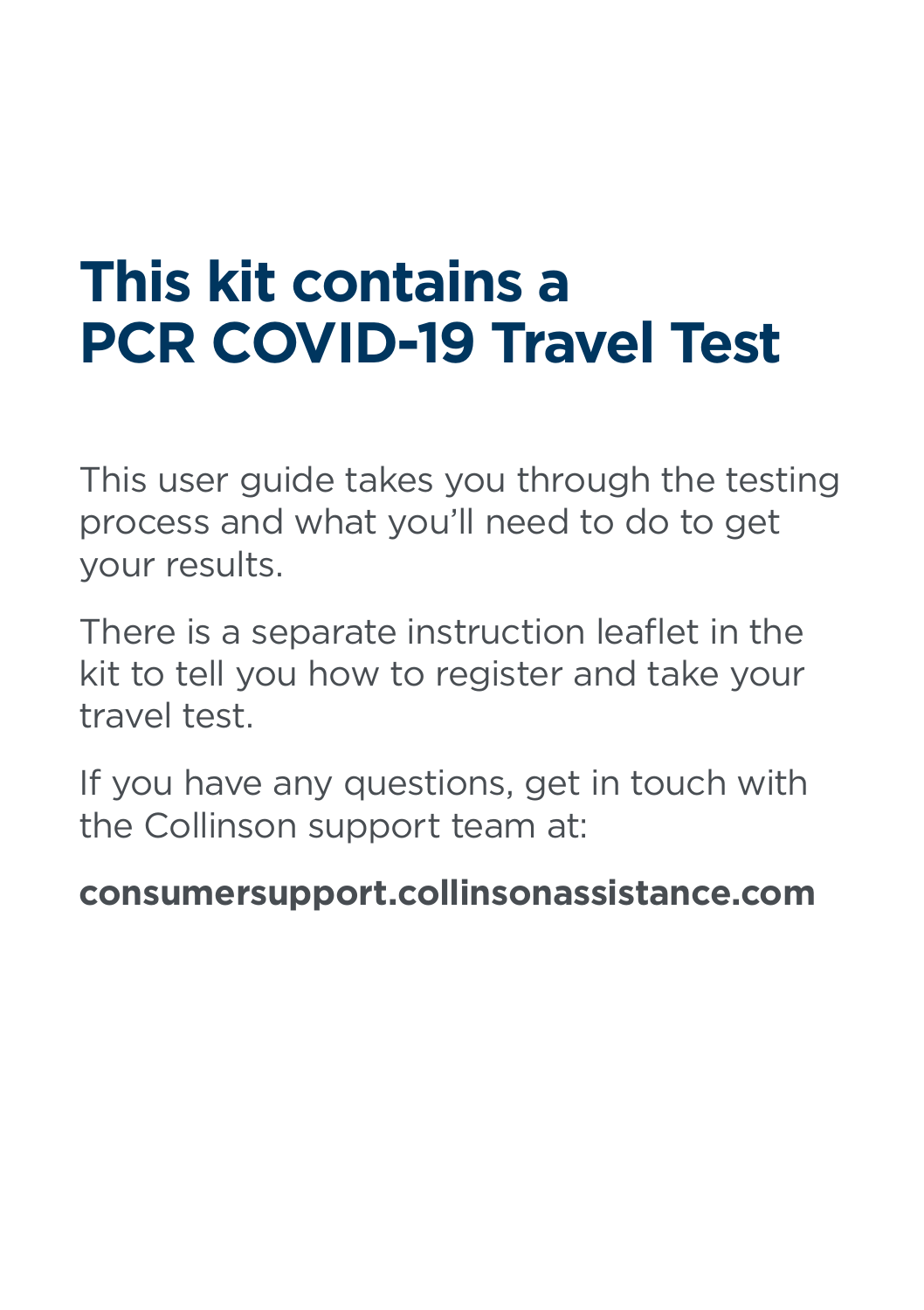## **When to take your test**



#### **Pre-Departure**

If this PCR test is to take before you leave the UK, check the destination's test entry requirements before you travel.

### **Day 2**

If this PCR test is to take after you arrive in the UK, you must take your test on or before day 2 after your arrival. .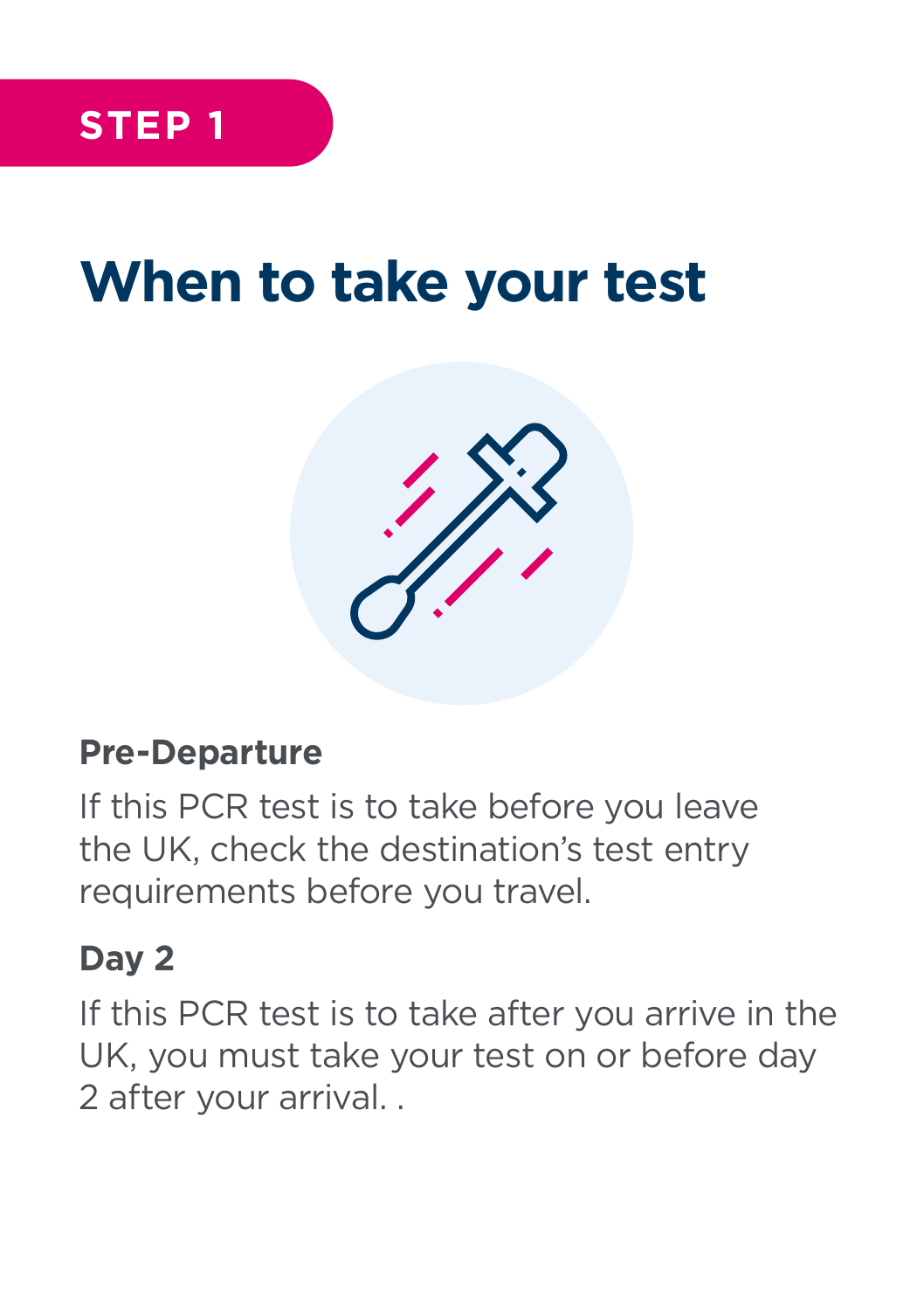# **Before you take your test**



Do not eat, drink or smoke for at least 30 minutes before the test.

The test should take approximately 10 minutes to read the instructions, set up and conduct the test and a further 5 minutes to package up your sample to send to the lab.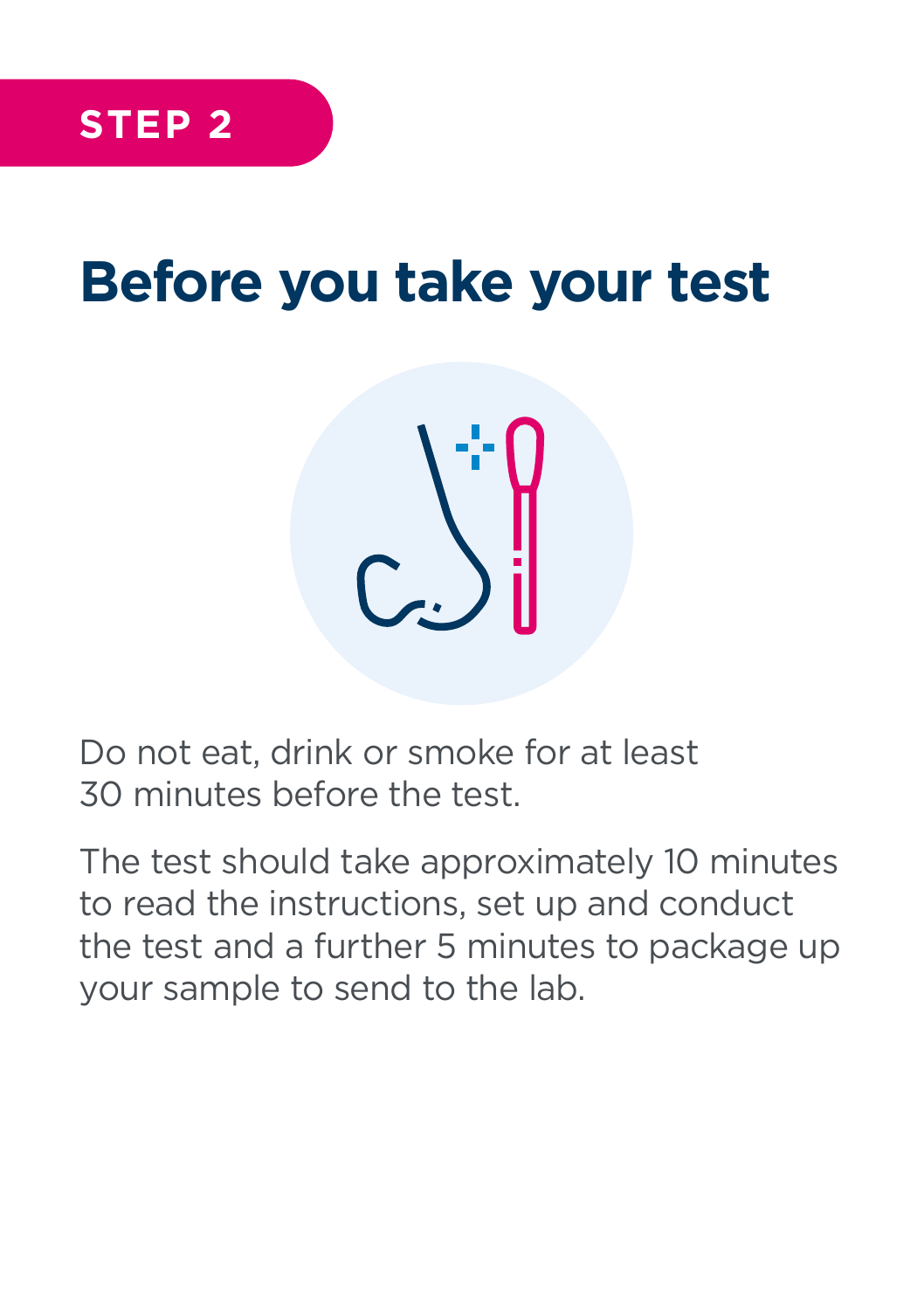# **Sending your test back**



Once you've taken the test, you need to send your sample immediately to the lab.

For **Pre-Departure**, your sample will be collected by DPD from the address your kit was delivered to. Once you register your kit (step 2), you will receive a notification confirming when your sample will be collected.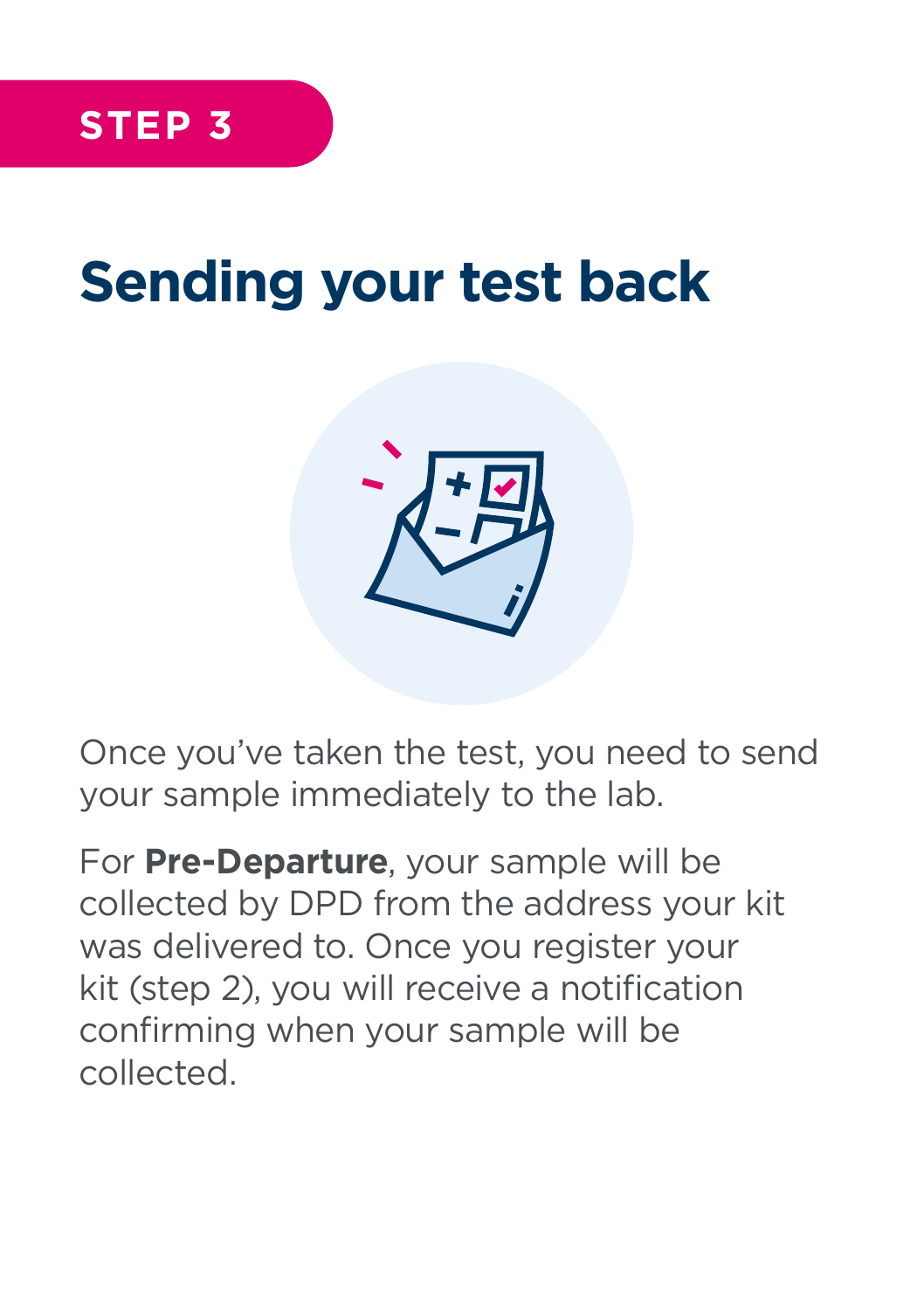For **Day 2**, you must send your sample by Royal Mail from a Parcel Postbox, Priority Postbox, Post Office counter or a Post Office Customer Service Point (CSP). To find your nearest one, visit royalmail.com/ services-near-you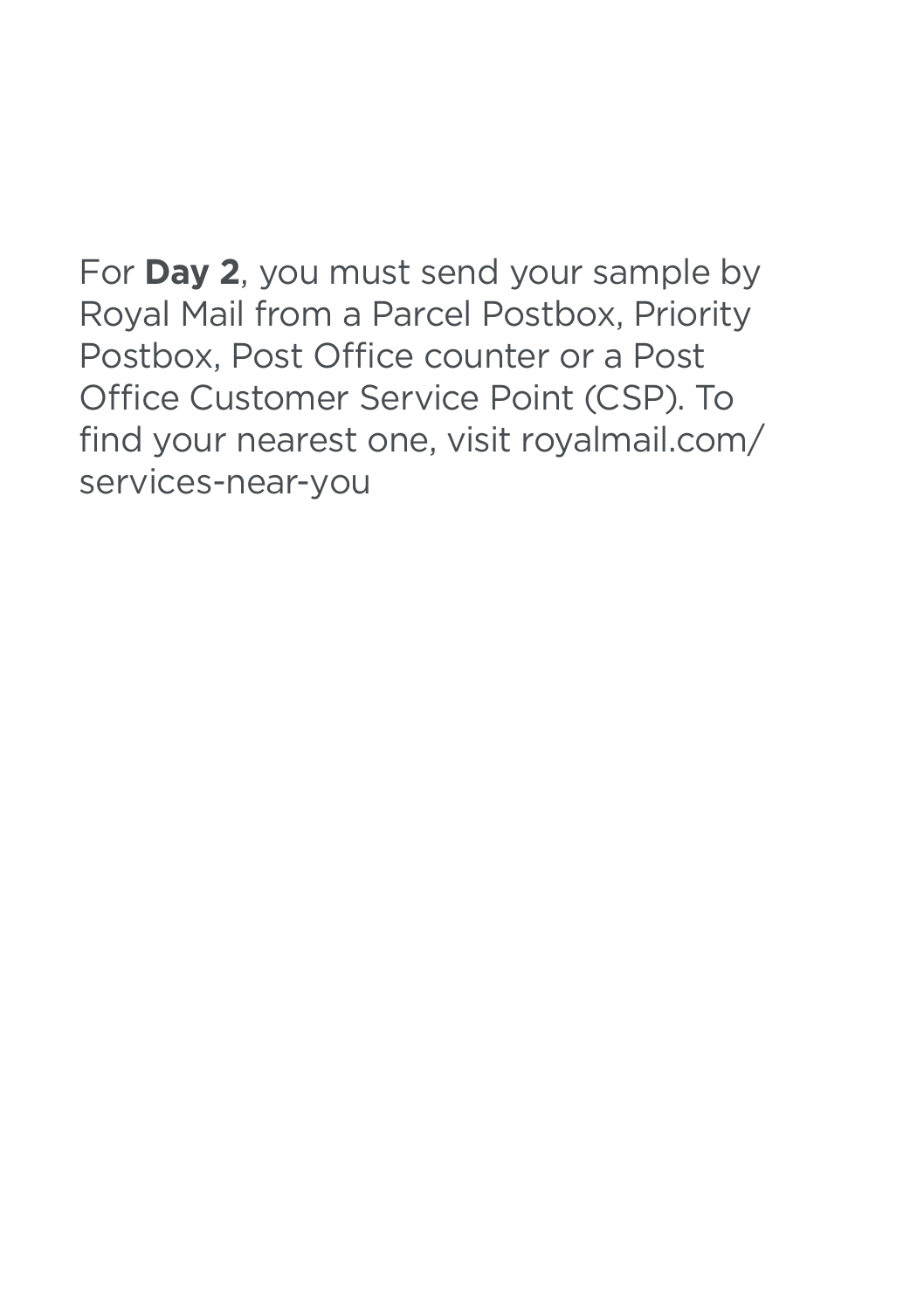## **Getting your results**



A notification will be sent to you once we've received your sample.

We will then process your sample and send your results to your email address.

Collinson will then notify the relevant national health authority with your results.

A negative result means that it is likely that you're not infected with COVID-19 and unlikely to infect anyone.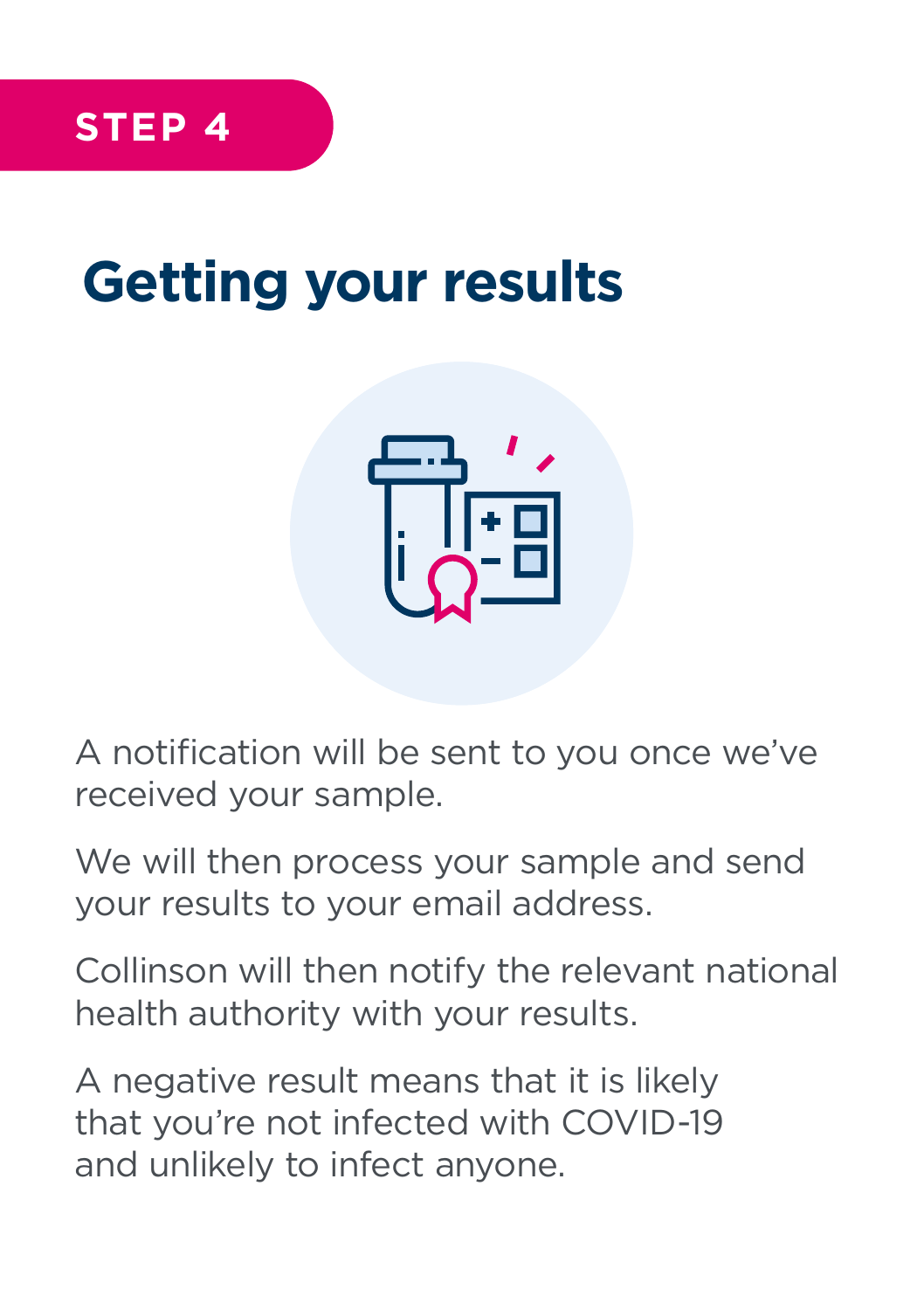A positive result means that you're infected with COVID-19 and are at risk of infecting others too. Therefore you must self-isolate and follow the latest government and NHS guidelines on self-isolation.

If your result is inconclusive or spoiled or if you have any questions, get in touch with the Collinson support team at:

### **consumersupport.collinsonassistance.com**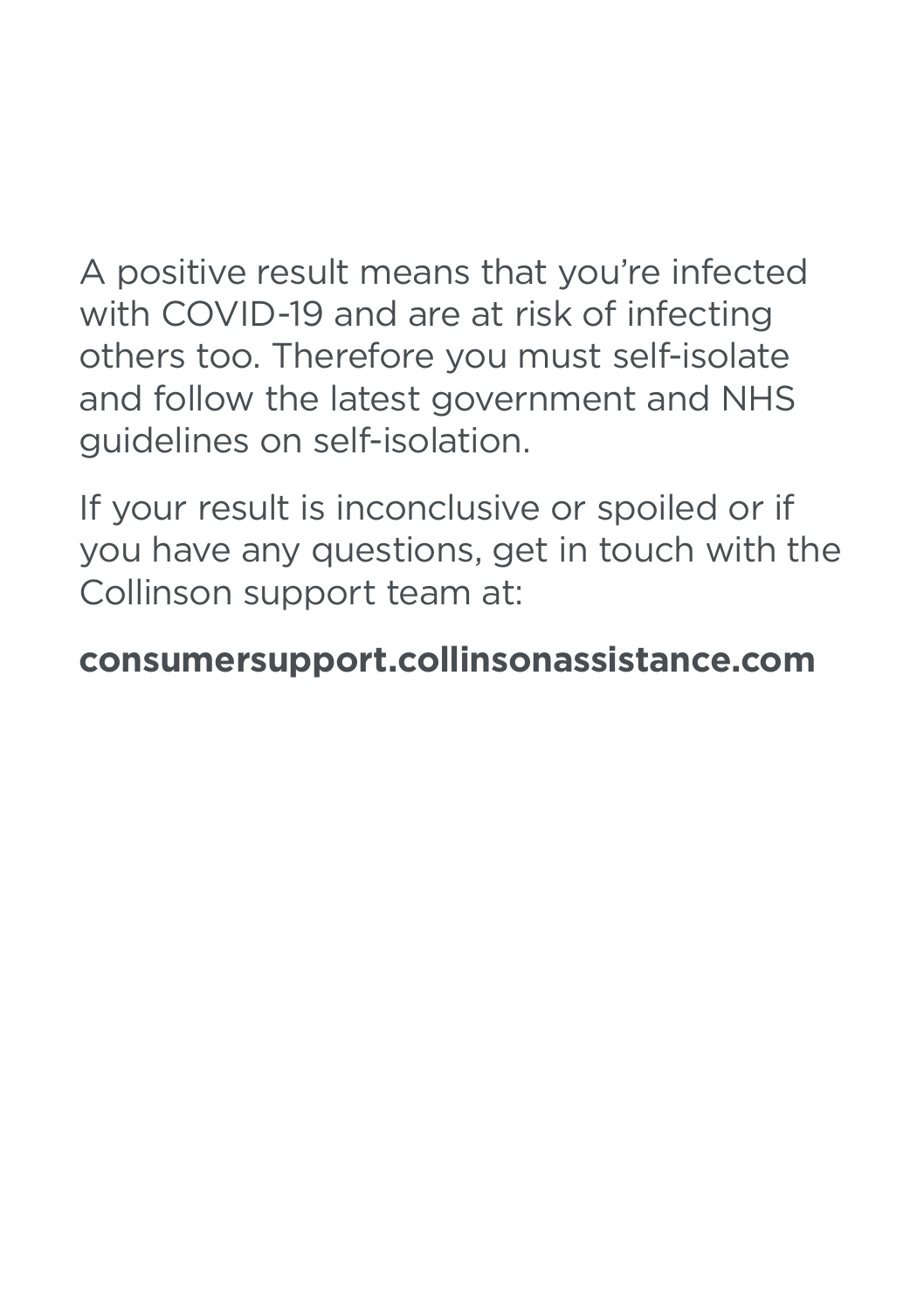For an online version of this leaflet to bookmark for later, scan the QR code:



Or visit **www.collinsongroup.com/pcrguide**